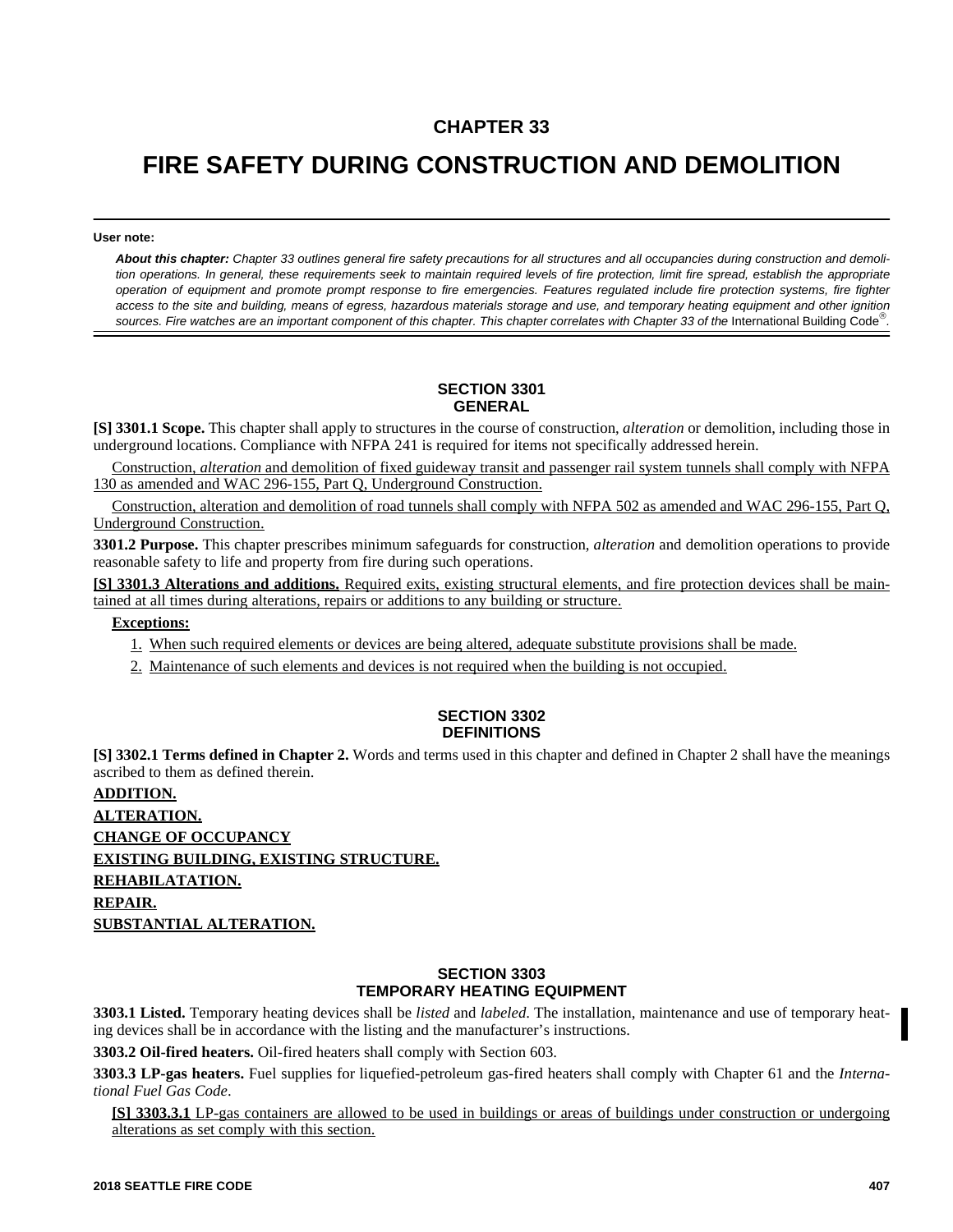**[S] 3303.3.2** LPG cylinders, equipment, piping, and appliances shall comply with NFPA 58.

**[S] 3303.3.3** LPG cylinders used and transported for temporary heating in buildings or structures under construction or undergoing substantial alteration, and such buildings are not occupied by the public, shall comply with the following:

1. Liquefied-petroleum gas (LPG) fired heaters used for temporary heating in buildings under construction or undergoing substantial alteration shall be located at least 6 ft (1.8 m) from any LPG cylinder.

**Exception:** Integral heater-cylinder units specifically designed for the attachment of the heater to the cylinder, or to a supporting standard attached to the cylinder, and designed and installed to prevent direct or radiant heat application to the cylinder shall be exempt from the spacing requirement above.

- 2. Blower-type and radiant-type units shall not be directed toward any cylinder within 20 ft (6.1 m).
- 3. If two or more heater-cylinder units of either the integral or non-integral type are located in an unpartitioned area on the same floor, the cylinder(s) of each such unit shall be separated from the cylinder(s) of any other such unit by at least 20 ft (6.1 m).
- 4. If heaters are connected to cylinders manifolded together for use in an unpartitioned area on the same floor, the total water capacity of cylinders manifolded together serving any one heater shall not be greater than 735 lb (333 kg) [nominal 300 lb (136 kg) propane capacity]. If there is more than one such manifold, it shall be separated from any other by at least 20 ft (6.1 m).
- 5. Where cylinders are manifolded together for connection to a heater(s) on another floor, the following shall apply:
	- a. Heaters shall not be installed on the same floors with manifolded cylinders.
	- b. The total water capacity of the cylinders connected to any one manifold shall not be greater than 2450 lb (1111 kg) [nominal 1000 lb (454 kg) propane capacity].
	- c. Manifolds of more than 735 lb (333 kg) water capacity [nominal 300 lb (136 kg) propane capacity], if located in the same unpartitioned area, shall be separated from each other by at least 50 ft (15 m).

**[S] 3303.3.4** The use and transportation of LPG cylinders in the unoccupied portions of buildings or structures under construction or undergoing substantial alteration that are partially occupied by the public shall be approved by the fire code official.

**[S] 3303.3.5** Cylinders used and transported for repair or minor renovation in buildings frequented by the public during the hours the public normally occupies the building shall comply with the following:

- 1. The maximum water capacity of individual cylinders shall be 50 lb (23 kg) [nominal 20 lb (9.1 kg) propane capacity], and the number of cylinders in the building shall not exceed the number of workers assigned to the use of the propane.
- 2. Cylinders having a water capacity greater than 2.7 lb (1.2 kg) shall not be left unattended.

**[S] 3303.3.6** During the hours the building is not open to the public, cylinders used and transported within the building for repair or minor renovation and with a water capacity greater than 2.7 lb (1.2 kg) shall not be left unattended.

**[S] 3303.3.7** Portable heaters, including salamanders, shall comply with the following:

- 1. Portable heaters shall be equipped with an approved automatic device to shut off the flow of gas to the main burner and to the pilot, if used, in the event of flame extinguishment or combustion failure.
- 2. Portable heaters shall be self-supporting unless designed for cylinder mounting.
- 3. Portable heaters shall not be installed utilizing cylinder valves, connectors, regulators, manifolds, piping, or tubing as structural supports.
- 4. Portable heaters having an input of more than 50,000 Btu/hr (53 MJ/hr) shall be equipped with either a pilot that must be lighted and proved before the main burner can be turned on or an approved electric ignition system.

**Exception:** Portable heaters with less than 7500 Btu/hr (8 MJ/hr) input if used with cylinders having a maximum water capacity of 2.7 lb  $(1.2 \text{ kg})$  and filled with not more than 16.8 oz  $(0.522 \text{ kg})$  of LP-Gas.

**[S] 3303.3.8 LP-gas storage.** LP-gas cylinders not connected for use shall be stored outside of buildings in locked, ventilated metal cabinets or other approved enclosures located in accordance with Table 6109.12.

**[S] 3303.3.8.1 Alternative location and protection of storage.** Where the provisions of Sections 3303.3.8 are impractical at construction sites, or at buildings or structures undergoing major renovation or repairs, the storage of containers shall be as required by the fire code official.

**[S] 3303.3.9 Fire District prohibition.** Storage and use of LP-gas containers having an individual capacity in excess of 239 pounds (108.4 kg) water capacity [nominal 100 pounds (48.3 kg) LP-gas] and all stationary installations are prohibited in the Fire District.

**[S] 3303.4 Refueling.** Refueling operations for liquid-fueled equipment or appliances shall be conducted in accordance with Section 5705. The equipment or appliance shall be shut down and allowed to cool prior to refueling.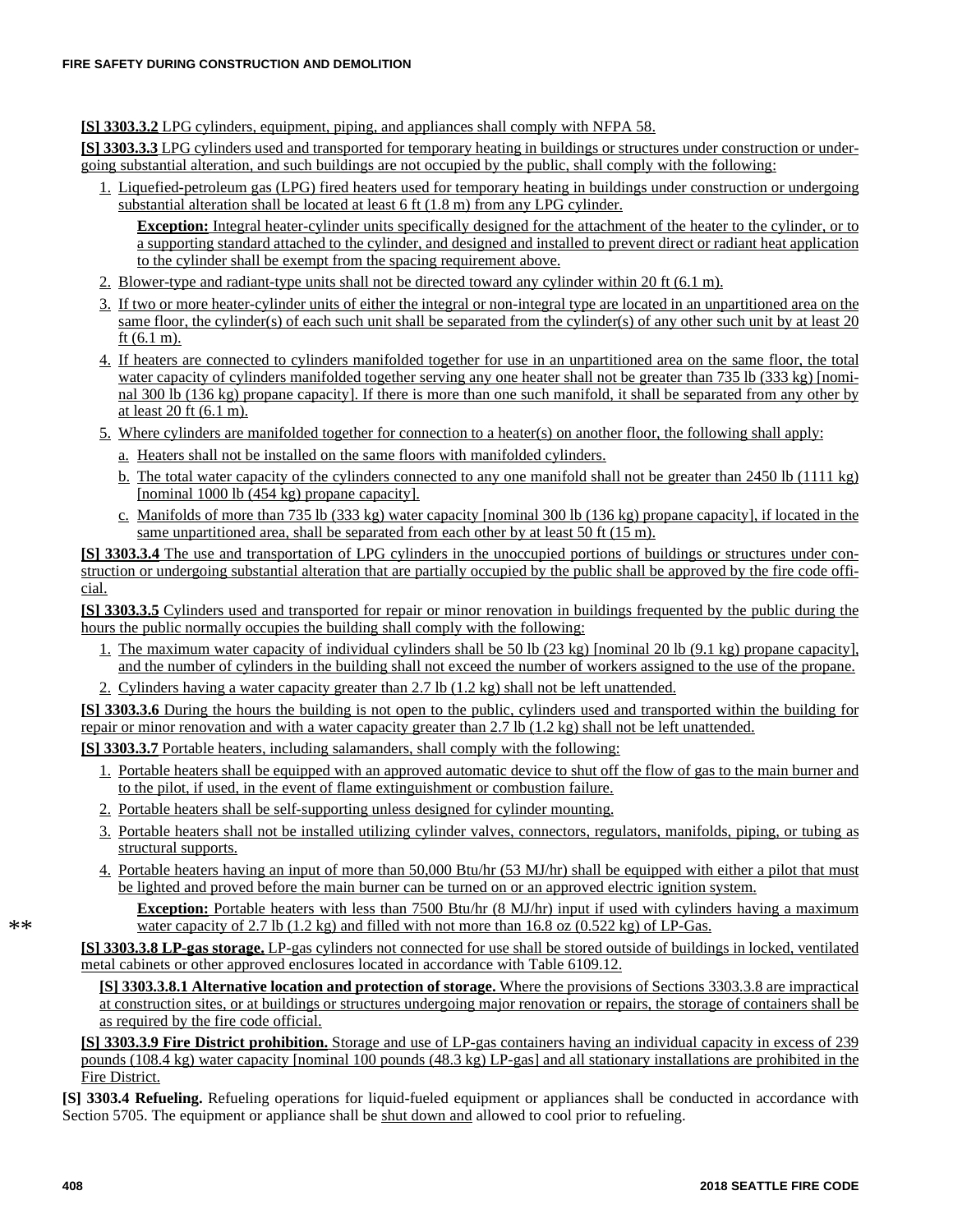**3303.5 Installation.** Clearance to combustibles from temporary heating devices shall be maintained in accordance with the *labeled* equipment. When in operation, temporary heating devices shall be fixed in place and protected from damage, dislodgement or overturning in accordance with the manufacturer's instructions.

**3303.6 Supervision.** The use of temporary heating devices shall be supervised and maintained only by competent personnel.

#### **SECTION 3304 PRECAUTIONS AGAINST FIRE**

**3304.1 Smoking.** Smoking shall be prohibited except in *approved* areas. Signs shall be posted in accordance with Section 310. In *approved* areas where smoking is permitted, *approved* ashtrays shall be provided in accordance with Section 310.

**3304.2 Combustible debris, rubbish and waste.** Combustible debris, rubbish and waste material shall comply with the requirements of Sections 3304.2.1 through 3304.2.4.

**3304.2.1 Combustible waste material accumulation.** Combustible debris, rubbish and waste material shall not be accumulated within buildings.

**3304.2.2 Combustible waste material removal.** Combustible debris, rubbish and waste material shall be removed from buildings at the end of each shift of work.

**[S] 3304.2.3 Rubbish containers.** ((Where rubbish)) Rubbish containers with a capacity exceeding 5.33 cubic feet (40 gallons)  $(0.15 \text{ m}^3)$  (( $\text{are}$ )) used for temporary storage of combustible debris, rubbish and waste material (( $\text{they}$ )) shall have tightfitting or self-closing lids. Such rubbish containers and lids shall be constructed entirely of materials that comply with either of the following:

- 1. Noncombustible materials.
- 2. Materials that meet a peak rate of heat release not exceeding 300 kW/m<sup>2</sup> when tested in accordance with ASTM E1354 at an incident heat flux of  $50 \text{ kW/m}^2$  in the horizontal orientation.

#### **Exceptions:**

- 1. Wastebaskets complying with Section 808.
- 2. Waste accumulated for collection by the City's solid waste utility shall be stored in containers (to include recycling containers) specified in the City's solid waste collection contracts authorized by ordinance.
- 3. Containers in areas protected by an *approved automatic sprinkler system* installed throughout in accordance with Section 903.3.1.1, 903.3.1.2 or 903.3.1.3.

**[S] 3304.2.4 Spontaneous ignition.** Materials susceptible to spontaneous ignition, such as oily rags, shall be stored in a *listed* disposal container. Contents of such containers shall be removed and disposed of daily.

**[S] 3304.2.5 Trash chutes.** Trash chutes used on the exterior of a building shall be of noncombustible construction, or shall be protected in accordance with the following, if of combustible construction:

- 1. The interior of combustible trash chutes shall be provided with not less than one temporary automatic sprinkler within a recess near the top of the chute.
- 2. The temporary sprinkler shall be protected by the recess as well as a listed sprinkler guard.
- 3. The temporary sprinkler shall be connected to any available water supply with a listed fire hose, or a flexible, commercial rubber hose, with a diameter of not less than 19 mm (3⁄4 in.) and a listed flexible connector.
- 4. The temporary sprinkler shall be protected against freezing where required by the fire code official.

**[S] 3304.3 Burning of combustible debris, rubbish and waste.** Combustible debris, rubbish and waste material shall not be disposed of by burning on the site. ((unless *approved.*))

**[S] 3304.4 Open burning.** *Open burning* ((shall comply with Section 307)) is prohibited in the City of Seattle.

**3304.5 Fire watch.** Where required by the *fire code official* or the prefire plan established in accordance with Section 3308.3, a fire watch shall be provided for building demolition and for building construction that is hazardous in nature, such as temporary heating or hot work.

**[W] 3304.5.1 Fire watch during construction.** Where required by the *fire code official*, a fire watch shall be provided during nonworking hours for new construction that exceeds 40 feet (12 192 mm) in height above the lowest adjacent grade.

#### **Exceptions:**

- 1. New construction that is built under the *International Residential Code.*
- 2. New construction less than 5 stories and 50,000 square feet (4645 m2) per story.

**[S] 3304.5.2 Fire watch personnel.** Trained personnel shall be provided to serve as an on-site fire watch. Fire watch personnel shall be provided with not fewer than one *approved* means for notification of the fire department, and the sole duty of such personnel shall be to perform constant patrols and watch for the occurrence of fire, extinguishing spot or incipient phase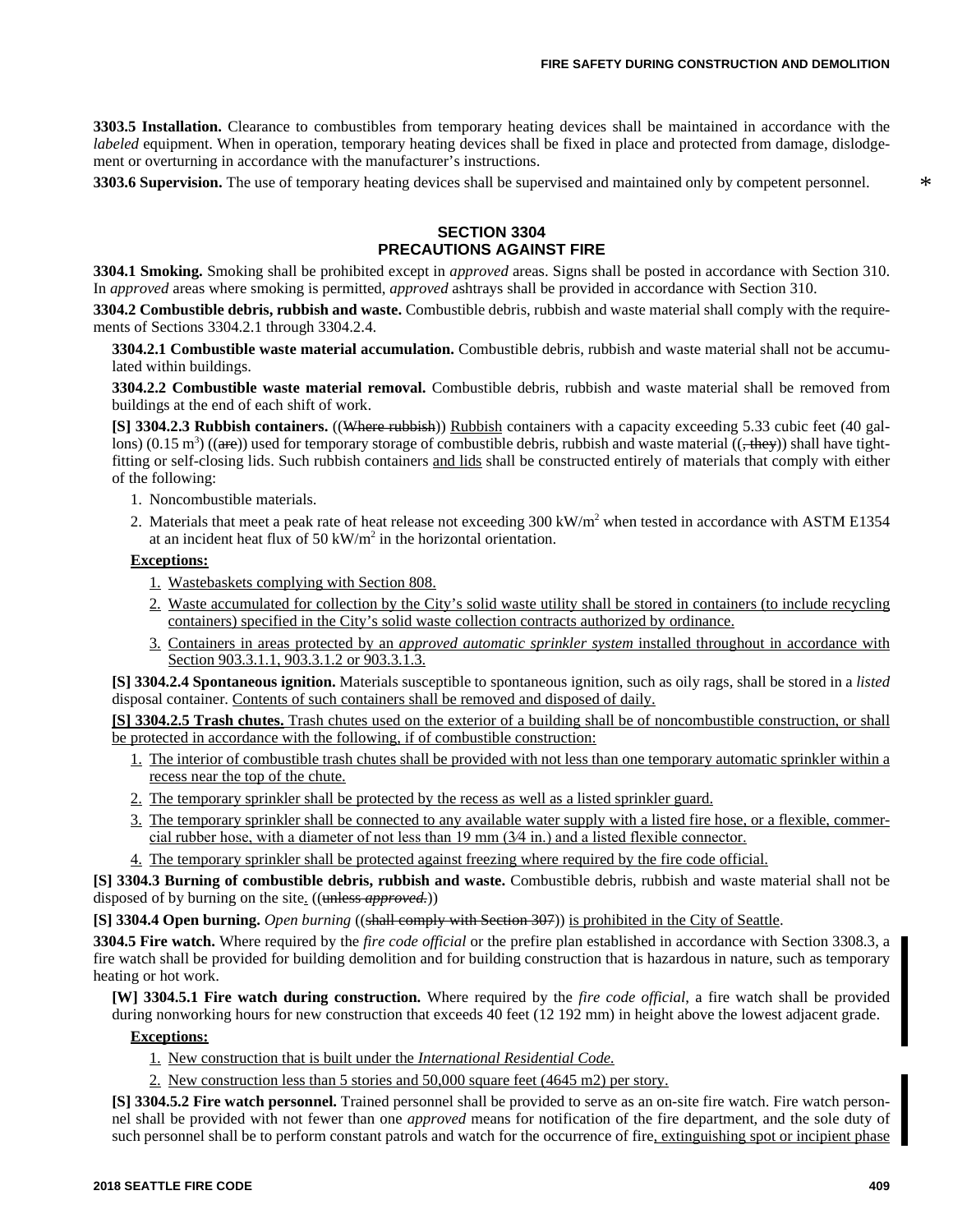fires and communicating an alarm. The combination of fire watch duties and site security duties is acceptable. Fire watch personnel shall be trained in the use of portable fire extinguishers.

**3304.5.3 Fire watch location and records.** The fire watch shall include areas specified by the prefire plan established in accordance with Section 3308.3. The fire watch personnel shall keep a record of all time periods of duty, including a log entry each time the site was patrolled and each time a structure under construction was entered and inspected. The records and log entries shall be made available for review by the *fire code official* upon request.

**[S] 3304.5.4** A fire watch shall be provided during hot work activities and shall continue for a minimum of 30 minutes after the conclusion of the work. The fire prevention program superintendent is authorized to extend the fire watch based on the hazards or work being performed.

**Exception:** Where the hot work area has no fire hazards or combustible exposures.

**[S] 3304.5.5** A fire watch shall be posted for the duration of the work and for 2 hours thereafter for torch-applied roofing operations.

**[S] 3304.5.6** The fire watch shall include the entire hot work area. Hot work conducted in areas with vertical or horizontal fire exposures that are not observable by a single individual shall have additional personnel assigned to fire watches to ensure that exposed areas are monitored.

**[S] 3304.5.7** Individuals designated to fire watch duty shall have fire-extinguishing equipment readily available and shall be trained in the use of such equipment.

**[S] 3304.5.8** The individuals responsible for performing hot work and individuals responsible for providing the fire watch shall be trained in the use of portable fire extinguishers.

**[S] 3304.6 ((Cutting and welding)) Hot work.** Welding, cutting, open torches and other hot work operations and equipment shall comply with Chapter 35.

**[S] 3304.6.1** Hot work shall only be conducted in areas designed or authorized for that purpose by the fire prevention program superintendent.

**[S] 3304.6.2** Hot work shall not be conducted in the following areas unless approval has been obtained from the fire code official:

- 1. Areas where the sprinkler system is impaired.
- 2. Areas where there exists the potential of an explosive atmosphere, such as locations where flammable gases, liquids or vapors are present.
- 3. Areas with readily ignitable materials, such as storage of large quantities of bulk sulfur, baled paper, cotton, lint, dust or loose combustible materials.

**[S] 3304.6.3** Portable LP-gas containers are allowed to be used to supply approved self-contained torch assemblies or similar appliances. Such containers shall not exceed a water capacity of 2 1/2 pounds (1 kg).

**3304.7 Electrical.** Temporary wiring for electrical power and lighting installations used in connection with the construction, *alteration* or demolition of buildings, structures, equipment or similar activities shall comply with NFPA 70.

**[S] 3304.7.1** All temporary branch circuits shall originate in an approved power outlet or panelboard. Conductors shall be permitted within multi-conductor cord or cable assemblies or as open conductors. All conductors shall be protected by overcurrent devices rated for the ampacity of the conductors. Runs of open conductors shall be located where the conductors are not subject to physical damage, and the conductors shall be fastened at intervals not exceeding 10 feet (3 m). Each branch circuit that supplies receptacles or fixed equipment shall contain a separate equipment grounding conductor where run as an open conductor.

**[S] 3304.7.2** Temporary lights shall be equipped with guards to prevent accidental contact with the bulb unless the construction of the reflector is such that the bulb is deeply recessed. Temporary lighting fixtures, such as quartz, that operate at temperatures capable of igniting ordinary combustibles shall be fastened securely so that the possibility of their coming in contact with such materials is precluded. Temporary lights shall be equipped with heavy-duty electrical cords with connections and insulation maintained in safe condition. Temporary lights shall not be suspended by their electrical cords unless such cords and lights have been designed for that purpose. Splices shall have insulation equivalent to that of the cable. Temporary wiring shall be removed immediately upon the completion of the construction or purpose for which the wiring was installed.

**3304.8 Cooking.** Cooking shall be prohibited except in *approved* designated cooking areas. Signs with a minimum letter height of 3 inches (76 mm) and a minimum brush stroke of 1/2 inch (13 mm) shall be posted in conspicuous locations in designated cooking areas and state:

#### DESIGNATED COOKING AREA COOKING OUTSIDE OF A DESIGNATED COOKING AREA IS PROHIBITED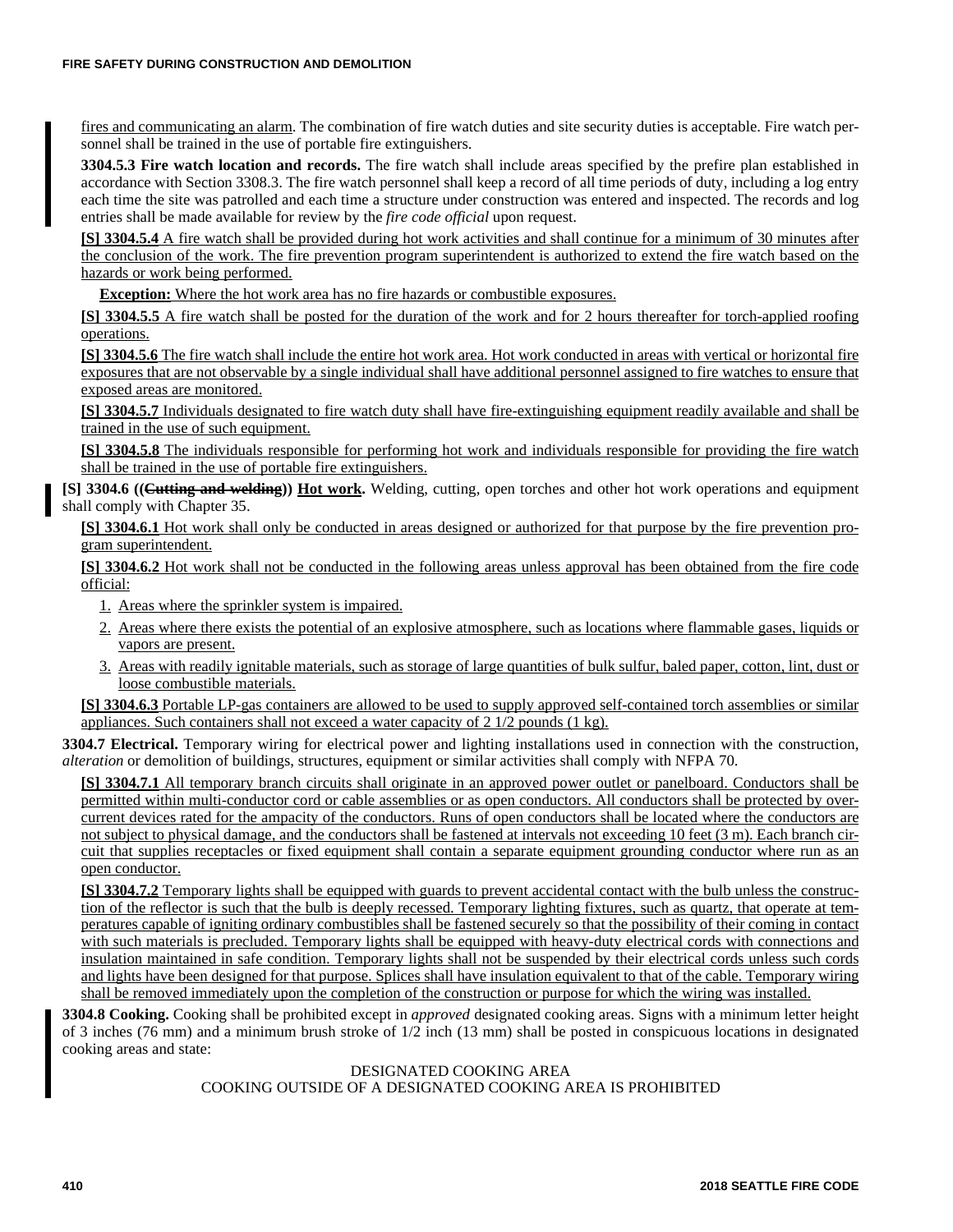**[S] 3304.9 Site security.** Guard service and/or security fences shall be provided where required by the fire code official.

**[S] 3304.9.1** Where guard service is provided, the guard(s) shall be trained in all of the following:

- 1. Notification procedures that include calling the fire department and management personnel.
- 2. Function and operation of fire protection equipment.
- 3. Familiarization with fire hazards.
- 4. Use of construction elevators, where provided.
- 5. Any special status of emergency equipment or hazards.

**[S]3304.9.2** Where guard service is provided, the fire prevention program superintendent shall be responsible for the guard service.

**[S]3304.9.3** Entrances (e.g., doors and windows) to the structure under construction, alteration, or demolition shall be secured where required by the fire code official.

## **SECTION 3305 FLAMMABLE AND COMBUSTIBLE LIQUIDS**

**[S] 3305.1 ((Storage of flammable)) Flammable and combustible liquids.** ((Storage of flammable and *combustible liquids*)) Temporary storage and dispensing of Class I and II liquids for private use at construction sites shall be in accordance with Sections 5701, 5703, 5704 and 5705 except as provided in Sections 3505.1.1 through 3505.1.8.1.

**Exception:** Storage and use of fuel oil and containers connected with oil-burning equipment regulated by Section 603 and the International Mechanical Code.

**[S] 3305.1.1 Combustibles and open flames near tanks.** Storage areas shall be kept free from weeds and extraneous combustible material. Open flames and smoking are prohibited in flammable or combustible liquid storage areas. "No Smoking" signs shall be posted in a conspicuous location in each structure or location in which smoking is prohibited. The content, lettering, size, color and location of required "No Smoking" signs shall be approved. Storage areas shall be appropriately posted with markings in accordance with NFPA 704, Standard System for the Identification of the Hazards of Materials for Emergency Response.

**[S] 3305.1.2 Marking of tanks and containers.** Tanks and containers for the storage of liquids above ground shall be conspicuously marked with the name of the product which they contain and the words: FLAMMABLE—KEEP FIRE AND FLAME AWAY. Tanks shall bear the additional marking: KEEP 50 FEET FROM BUILDINGS.

**[S] 3305.1.3 Containers for storage and use.** Metal containers used for storage of Class I or II liquids shall be in accordance with DOTn requirements or shall be of an approved design. Discharge devices shall be of a type that do not develop an internal pressure on the container. Pumping devices or approved self-closing faucets used for dispensing liquids shall not leak and shall be well-maintained. Individual containers shall not be interconnected and shall be kept closed when not in use. Containers stored outside of buildings shall be in accordance with Section 5704 and the International Building Code.

**[S] 3305.1.4 Temporary tanks.** The capacity of above-ground tanks containing Class I or II liquids shall not exceed 10,000 gallons (37 854 L). Tanks shall be of the single-compartment design.

**[S] 3305.1.4.1 Fill-opening security.** Fill openings shall be equipped with a locking closure device. Fill openings shall be separate from vent openings.

**[S] 3305.1.4.2 Vents.** Tanks shall be provided with a method of normal and emergency venting. Normal vents shall also be in accordance with Section 5704.2.7.3. Emergency vents shall be in accordance with Section 5704.2.7.4. Emergency vents shall be arranged to discharge in a manner which prevents localized overheating or flame impingement on any part of the tank in the event that vapors from such vents are ignited.

**[S] 3305.1.4.3 Location.** Tanks containing Class I or II liquids shall be kept outside and at least 50 feet (15 240 mm) from buildings and combustible storage. Additional distance shall be provided when necessary to ensure that vehicles, equipment and containers being filled directly from such tanks will not be less than 50 feet (15 240 mm) from structures, or other combustible storage.

**[S] 3305.1.4.4 Locations where above-ground tanks are prohibited.** The storage of Class I and II liquids in aboveground tanks is prohibited within the limits established by law as the limits of districts in which such storage is prohibited.

**[S] 3305.1.5 Type of tank.** Tanks shall be provided with top openings only or shall be elevated for gravity discharge.

**[S] 3305.1.5.1 Tanks with top openings only.** Tanks with top openings shall be mounted as follows:

- 1. On well-constructed metal legs connected to shoes or runners designed so that the tank is stabilized and the entire tank and its supports can be moved as a unit; or
- 2. For stationary tanks, on a stable base of timbers or blocks approximately 6 inches (152 mm) in height which prevents the tank from contacting the ground.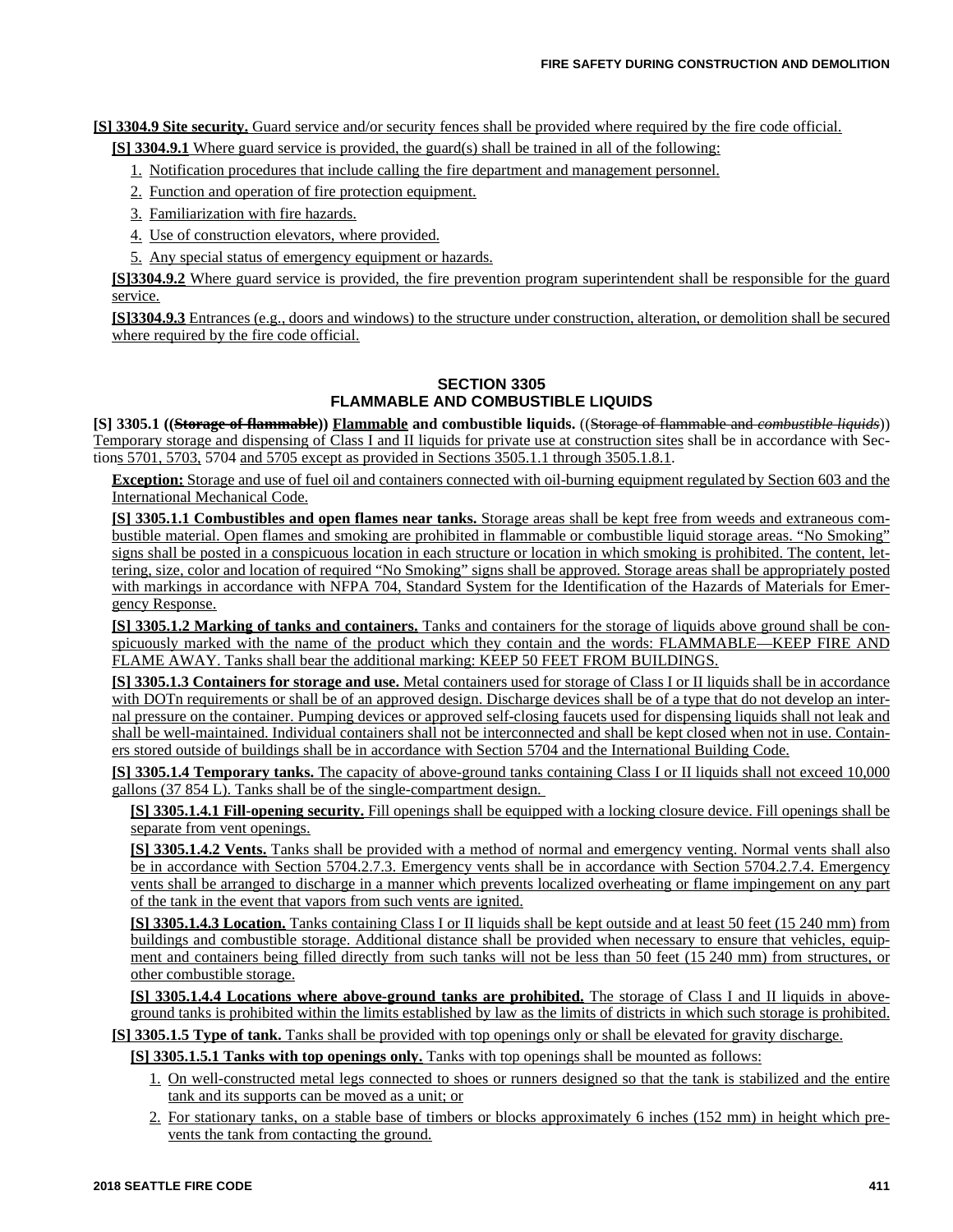**[S] 3305.1.5.1.1 Pumps and fittings.** Tanks with top openings only shall be equipped with a tightly and permanently attached, approved pumping device having an approved hose of sufficient length for filling vehicles, equipment or containers to be served from the tank. Either the pump or the hose shall be equipped with a padlock to its hanger to prevent tampering. An effective anti-siphoning device shall be included in the pump discharge unless a self-closing nozzle is provided. Siphons or internal pressure discharge devices shall not be used.

**[S] 3305.1.5.2 Tanks for gravity discharge.** Tanks with a connection in the bottom or the end for gravity-dispensing liquids shall be mounted and equipped as follows:

- 1. Supports to elevate the tank for gravity discharge shall be designed to carry all required loads and provide stability.
- 2. Bottom or end openings for gravity discharge shall be equipped with a valve located adjacent to the tank shell which will close automatically in the event of fire through the operation of an effective heat-activated releasing device. Where this valve cannot be operated manually, it shall be supplemented by a second, manually operated valve. The gravity discharge outlet shall be provided with an approved hose equipped with a self-closing valve at the discharge end of a type that can be padlocked to its hanger.

**[S] 3305.1.6 Spill control drainage control and diking.** Indoor storage and dispensing areas shall be provided with spill control and drainage control as set forth in Section 5703.4 when the quantity exceeds 30 gallons of Class I flammable liquids or 120 gallons of Class II combustible liquids. Outdoor storage areas shall be provided with drainage control or diking as set forth in Section 5704.2.10 when the quantity exceeds 660 gallons aggregate of Class I and II flammable and combustible liquids.

**Exception:** Spill control and diking is not required for listed secondary containment tanks.

**[S] 3305.1.6.1 Leakage and spills.** Leaking vessels shall be immediately repaired or taken out of service and spills shall be cleaned up and disposed of properly.

**[S] 3305.1.7 Portable fire extinguishers.** Portable fire extinguishers with a minimum rating of 20-B:C and complying with Section 906 shall be provided where required by the fire code official.

**[S] 3305.1.8 Dispensing from tank vehicles.** Where approved, liquids used as fuels are allowed to be transferred from tank vehicles into the tanks of motor vehicles or special equipment, provided:

- 1. The tank vehicle's specific function is that of supplying fuel to motor vehicle fuel tanks.
- 2. The dispensing hose does not exceed 100 feet (30 480 mm) in length.
- 3. The dispensing nozzle is an approved type.
- 4. The dispensing hose is properly placed on an approved reel or in a compartment provided before the tank vehicle is moved.
- 5. Signs prohibiting smoking or open flames within 25 feet (7620 mm) of the vehicle or the point of refueling are prominently posted on the tank vehicle.
- 6. Electrical devices and wiring in areas where fuel dispensing is conducted are in accordance with NFPA 70.
- 7. Tank vehicle-dispensing equipment is operated only by designated personnel who are trained to handle and dispense motor fuels.
- 8. Provisions are made for controlling and mitigating unauthorized discharges.

**[S] 3505.1.8.1 Location.** Dispensing from tank vehicles shall be conducted at least 50 feet (15 240 mm) from structures or combustible storage.

**[S] ((3305.2 Class I and Class II liquids.** The storage, use and handling of flammable and *combustible liquids* at construction sites shall be in accordance with Section 5706.2. Ventilation shall be provided for operations involving the application of materials containing flammable solvents.))

**[S] 3305.2 Floor surfacing and finishing operations.** Floor surfacing and finishing operations exceeding 350 square feet  $(33 \text{ m}^2)$  and using Class I or II liquids shall be in accordance with Section 2410.

**3305.3 Housekeeping.** Flammable and combustible liquid storage areas shall be maintained clear of combustible vegetation and waste materials. Such storage areas shall not be used for the storage of combustible materials.

**3305.4 Precautions against fire.** Sources of ignition and smoking shall be prohibited in flammable and *combustible liquid* storage areas. Signs shall be posted in accordance with Section 310.

**3305.5 Handling at point of final use.** Class I and II liquids shall be kept in *approved* safety containers.

**3305.6 Leakage and spills.** Leaking vessels shall be immediately repaired or taken out of service and spills shall be cleaned up and disposed of properly.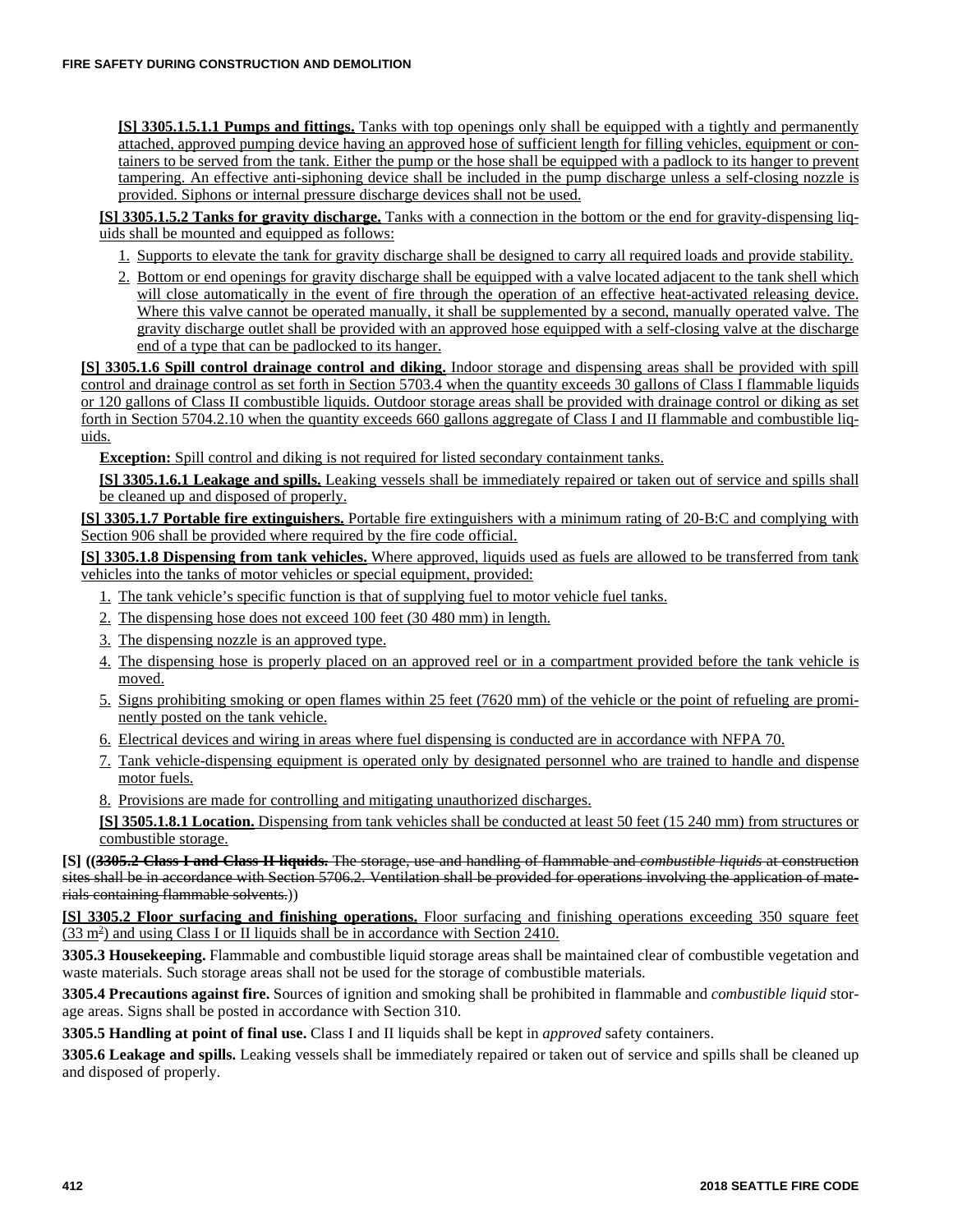## **SECTION 3306 FLAMMABLE GASES**

**3306.1 Storage and handling.** The storage, use and handling of flammable gases shall comply with Chapter 58.

**3306.2 Cleaning with flammable gas.** Flammable gases shall not be used to clean or remove debris from piping open to the atmosphere.

**3306.2.1 Pipe cleaning and purging.** The cleaning and purging of flammable gas piping systems, including cleaning new or existing piping systems, purging piping systems into service and purging piping systems out of service, shall comply with NFPA 56.

#### **Exceptions:**

- 1. Compressed gas piping systems other than fuel gas piping systems where in accordance with Chapter 53.
- 2. Piping systems regulated by the *International Fuel Gas Code*.
- 3. Liquefied petroleum gas systems in accordance with Chapter 61.

#### **SECTION 3307 EXPLOSIVE MATERIALS**

**[S] 3307.1 Storage and handling.** *Explosive* materials shall be stored, used and handled in accordance with Chapter 56 and NFPA 495.

**[S] 3307.2 ((Supervision)) Blasting.** Blasting operations shall be conducted only by approved, competent operators familiar with the required safety precautions and the hazards involved and in accordance with Chapter 56 and NFPA 495.

**[S] 3307.2.1** Before approval to do blasting is issued, the applicant shall obtain and provide documentation of liability insurance in accordance with Section 105.3.9.

**[S] ((3307.3 Demolition using explosives.** *Approved* fire hoses for use by demolition personnel shall be maintained at the demolition site wherever *explosives* are used for demolition. Such fire hoses shall be connected to an *approved* water supply and shall be capable of being brought to bear on post-*detonation* fires anywhere on the site of the demolition operation.))

### **SECTION 3308 OWNER'S RESPONSIBILITY FOR FIRE PROTECTION**

**3308.1 Program development and maintenance.** The *owner* or *owner's* authorized agent shall be responsible for the development, implementation and maintenance of a written plan establishing a fire prevention program at the project site applicable throughout all phases of the construction, repair, *alteration* or demolition work. The plan shall address the requirements of this chapter and other applicable portions of this code, the duties of staff, and staff training requirements. The plan shall be made available for review by the *fire code official* upon request.

**[S] 3308.2 Program superintendent.** The *owner* shall designate a person to be the fire prevention program superintendent who shall be responsible for the fire prevention program and ensure that it is carried out through completion of the project. The fire prevention program superintendent shall have the authority to enforce the provisions of this chapter and other provisions as necessary to secure the intent of this chapter. ((Where guard service is provided in accordance with NFPA 241, the superintendent shall be responsible for the guard service.)

**[S] 3308.3 Prefire plans.** The fire prevention program superintendent shall develop and maintain ((an *approved*)) a prefire plan. ((in cooperation with the fire chief.)) The ((fire chief and the)) *fire code official* shall be notified of changes affecting the utilization of information contained in such prefire plans.

**[S] 3308.3.1 Prefire plan contents.** The prefire plan shall contain the following information:

- 1. Communication and pre-planning with the fire department.
- 2. Procedures for reporting emergencies to the fire department.
- 3. Procedures for emergency notification, evacuation and/or relocation of all persons in the building under construction and on the site.
- 4. Procedures for hot work operations, management of hazardous materials and removal of combustible debris and maintenance of emergency access roads.
- 5. Security measures to prevent unauthorized people from gaining access to the site.
- 6. Installation of new fire protection systems, where applicable, as construction progresses.
- 7. Floor plans identifying the locations of exits, exit stairs, exit routes and portable fire extinguishers.
- 8. Site plans identifying the designated exterior assembly areas for each evacuation route.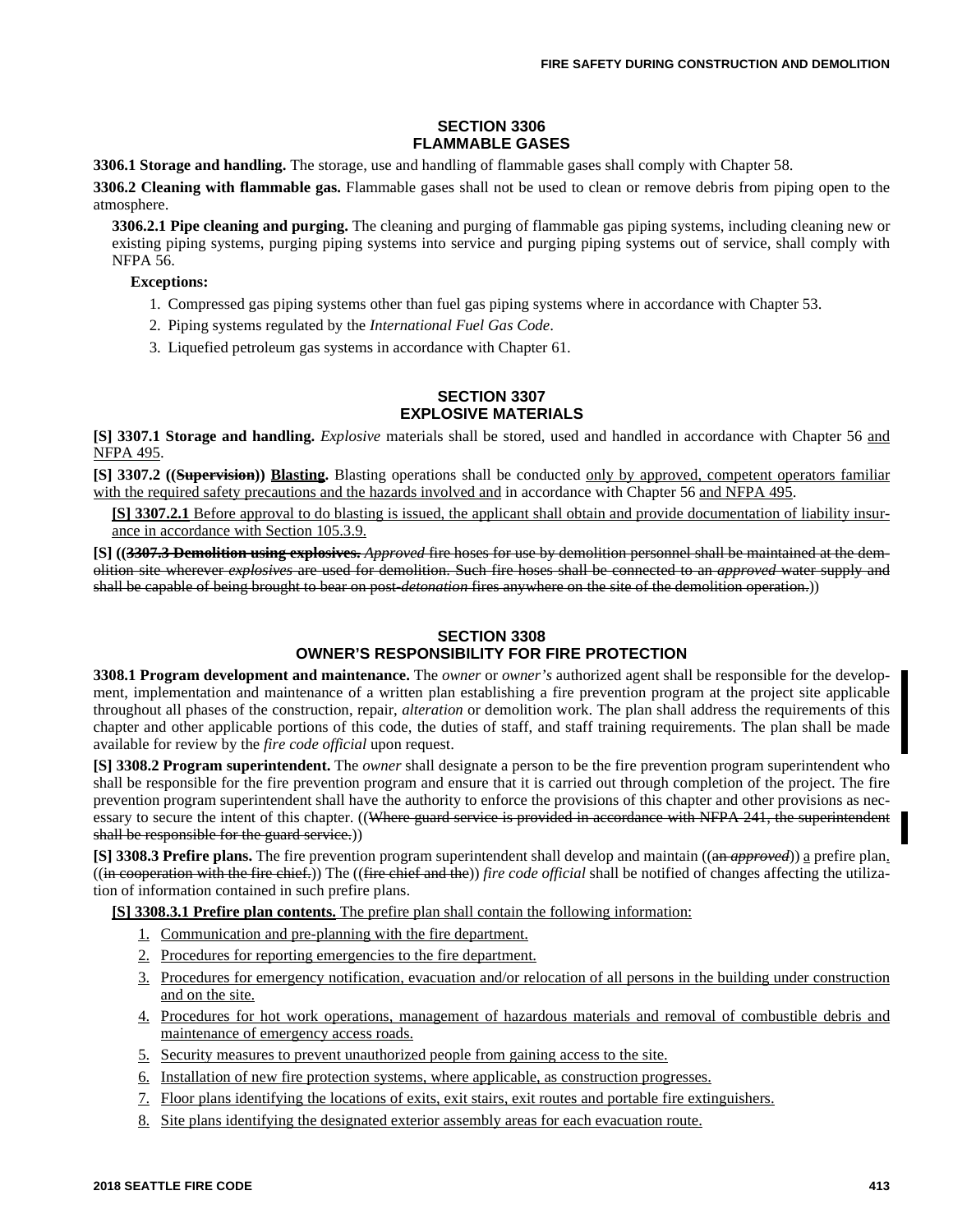9. Site plans identifying required fire apparatus access roadways and on-site fire hydrants.

10. The name and contact phone number of the person(s) responsible for compliance with the Fire Protection Plan.

**3308.4 Training.** Training of responsible personnel in the use of fire protection equipment shall be the responsibility of the fire prevention program superintendent. Records of training shall be kept and made a part of the written plan for the fire prevention program.

**[S] 3308.5 Fire protection devices.** The fire prevention program superintendent shall determine that all fire protection equipment is maintained and serviced in accordance with this code. ((The quantity and type of fire protection equipment shall be *approved*.)) Fire protection equipment shall be inspected in accordance with the fire protection program.

**3308.6 Hot work operations.** The fire prevention program superintendent shall be responsible for supervising the permit system for hot work operations in accordance with Chapter 35.

**[S] 3308.7 Impairment of fire protection systems.** ((Impairments to any *fire protection system* shall be in accordance with Section 901.)) Where a fire protection system is out of service, the procedures in Administrative Rule 9.04, Impaired Fire Protection Systems and Emergency Responder Radio Amplification Systems, shall be implemented.

**[S] 3308.7.1** The fire prevention program superintendent shall be the impairment coordinator to comply with the requirements of this section. In the absence of the fire prevention program superintendent, the building owner shall be considered the impairment coordinator.

**[S] ((3308.7.1)) 3308.7.2 Smoke detectors and smoke alarms.** Smoke detectors and smoke alarms located in an area where airborne construction dust is expected shall be covered to prevent exposure to dust or shall be temporarily removed. Smoke detectors and alarms that were removed shall be replaced upon conclusion of dust-producing work. Smoke detectors and smoke alarms that were covered shall be inspected and cleaned, as necessary, upon conclusion of dust-producing work.

**3308.8 Temporary covering of fire protection devices.** Coverings placed on or over fire protection devices to protect them from damage during construction processes shall be immediately removed upon the completion of the construction processes in the room or area in which the devices are installed.

**[W][S] 3308.9 Fire safety requirements for buildings of Types IV-A, IV-B, and IV-C construction.** When required by the *fire code official,* buildings of Type IV-A, IV-B, and IV-C construction designed to be greater than six stories above grade plane shall meet the following requirements during construction unless otherwise approved by the *fire code official.*

- 1. Standpipes shall be provided in accordance with Section 3313.
- 2. A water supply for fire department operations, as approved by the *fire code official* and the *fire chief.*
- 3. Where building construction exceeds six stories above grade plane, at least one layer of noncombustible protection where required by Section 602.4 of the *International Building Code* shall be installed on all building elements more than four floor levels, including mezzanines, below active mass timber construction before erecting additional floor levels.

**Exception:** Shafts and vertical exit enclosures shall not be considered a part of the active mass timber construction.

4. Where building construction exceeds six stories above grade plane required exterior wall coverings shall be installed on all floor levels more than four floor levels, including mezzanines, below active mass timber construction before erecting additional floor levels.

**Exception:** Shafts and vertical exit enclosures shall not be considered a part of the active mass timber construction.

**[S] 3308.10 Self-inspections.** The fire prevention program superintendent shall be responsible to implement a weekly selfinspection program. Records of the inspections shall be maintained and made available to the fire code official upon request.

**[S] 3308.10.1 Self-inspection content.** The self-inspection program shall include verification of the following:

- 1. Provision, location and maintenance of fire protection equipment.
- 2. Provision of appropriate safety and warning signs.
- 3. Adequate housekeeping and waste disposal practices.
- 4. Verification that all applicable permits have been obtained.
- 5. Adequate precautions used for hazardous activities such as hot work, blasting, flammable liquid storage and use.

## **SECTION 3309 FIRE REPORTING**

**3309.1 Emergency telephone.** Emergency telephone facilities with *ready access* shall be provided in an *approved* location at the construction site, or an *approved* equivalent means of communication shall be provided. The street address of the construction site and the emergency telephone number of the fire department shall be posted adjacent to the telephone. Alternatively, where an equivalent means of communication has been *approved*, the site address and fire department emergency telephone number shall be posted at the main entrance to the site, in guard shacks and in the construction site office.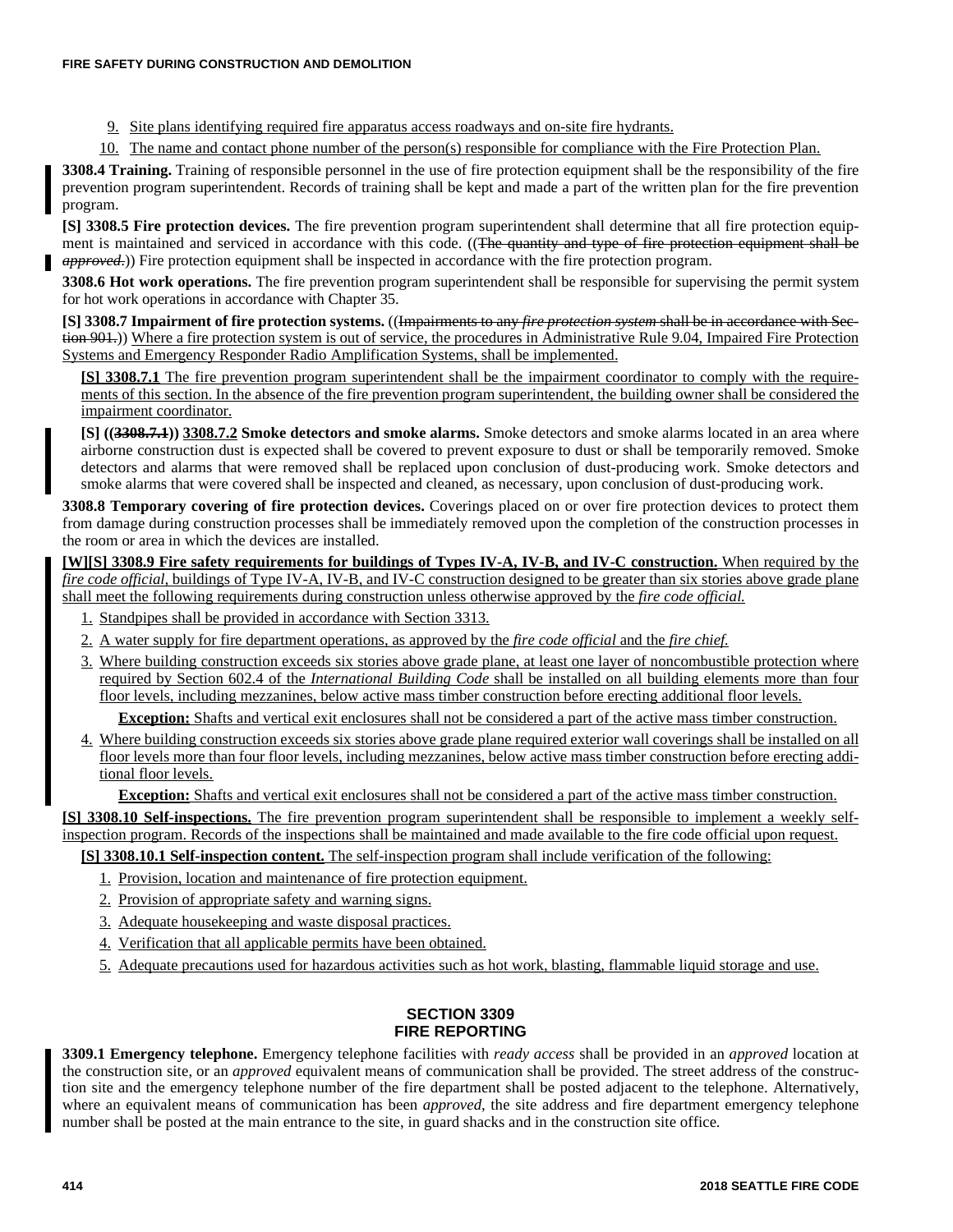### **SECTION 3310 ACCESS FOR FIRE FIGHTING**

**[S] 3310.1 Required access.** *Approved* ((vehicle)) fire apparatus access ((for fire fighting)) shall be provided to all construction or demolition sites at the start of the project and maintained until completion. Fire apparatus access roads shall have an unobstructed width of not less than 20 feet (6096 mm), exclusive of shoulders, except for approved security gates in accordance with Section 503.6, and an unobstructed vertical clearance of not less than 14 feet. Fire apparatus access shall be provided to within 150 feet of all portions of the facility and all portions of the exterior walls of the first story of the building as measured by an approved route around the exterior of the building or facility. ((Vehicle)) Fire apparatus access shall be provided to within 100 feet (30 480 mm) of temporary or permanent fire department connections. ((Vehicle)) Fire apparatus access shall be provided by either temporary or permanent roads, capable of supporting vehicle loading under all weather conditions. Vehicle access shall be maintained until permanent fire apparatus access roads are available. "No parking" signs or other appropriate notices, or both, prohibiting obstruction shall be provided and shall be maintained.

**[S] 3310.2 Key boxes.** ((Key boxes shall be provided as required by Chapter 5.)) Where access to or within a structure or an area is restricted because of secured openings or where immediate access is necessary for life-saving or fire-fighting purposes, the fire code official is authorized to require a key box to be installed in an approved location. The key box shall be of an approved type and shall contain keys to gain necessary access as required by the *fire code official.*

**[S] 3310.3 Hoists and elevators.** Where hoists and elevators provide the only efficient means of transporting hose and other cumbersome fire-fighting equipment to upper floors, they shall be available to the fire department whenever necessary.

#### **SECTION 3311 MEANS OF EGRESS**

**[BE] 3311.1 Stairways required.** Where building construction exceeds 40 feet (12 192 mm) in height above the lowest level of fire department vehicle access, a temporary or permanent *stairway* shall be provided. As construction progresses, such stairway shall be extended to within one floor of the highest point of construction having secured decking or flooring.

**[S] 3311.2 Maintenance.** ((Required *means of egress* and required *accessible means of egress* shall be maintained during construction and demolition, remodeling or *alterations* and additions to any building.)) Buildings, or portions of buildings, shall be permitted to be occupied during construction, repair, alterations, or additions only where required means of egress are in place and continuously maintained for the portion occupied or where approved alternative life safety measures are in place.

**Exception:** ((*Approved*)) Existing means of egress need not be maintained where temporary *means of egress* and *accessible means of egress* systems and facilities approved by the building code official are provided.

**3311.3 Storage.** Combustible materials associated with construction, demolition, remodeling or alterations to an occupied structure shall not be stored in exits, enclosures for stairways and ramps, or exit access corridors serving an occupant load of 30 or more.

### **Exceptions:**

1. Where the only occupants are construction workers.

2. Combustible materials that are temporarily accumulated to support work being performed when workers are present.

**[S] 3311.4 Stairway floor number signs.** Temporary stairway floor number signs shall be provided in accordance with the requirements of Section 1023.9.1.

**[S] 3311.5** Flammable or explosive substances or equipment for repairs or alterations shall be permitted in a building while the building is occupied if the condition of use and safeguards provided do not create any additional danger or impediment to egress beyond the normally permissible conditions in the building.

## **SECTION 3312 WATER SUPPLY FOR FIRE PROTECTION**

**3312.1 When required.** An *approved* water supply for fire protection, either temporary or permanent, shall be made available as soon as combustible material arrives on the site.

**[S] 3312.2** Where underground water mains and hydrants are to be provided, they shall be installed, completed, and in service prior to commencing construction work on any structure.

**[S] 3312.3** Free access from the street to fire hydrants and to outside connections for standpipes, sprinklers, or other fire extinguishing equipment, whether permanent or temporary, shall be provided and maintained at all times.

**[S] 3312.4** Protective pedestrian walkways shall not be constructed so that they impede access to hydrants.

**[S] 3312.5** No material or construction shall interfere with access to hydrants, fire department connections, or fire extinguishing equipment.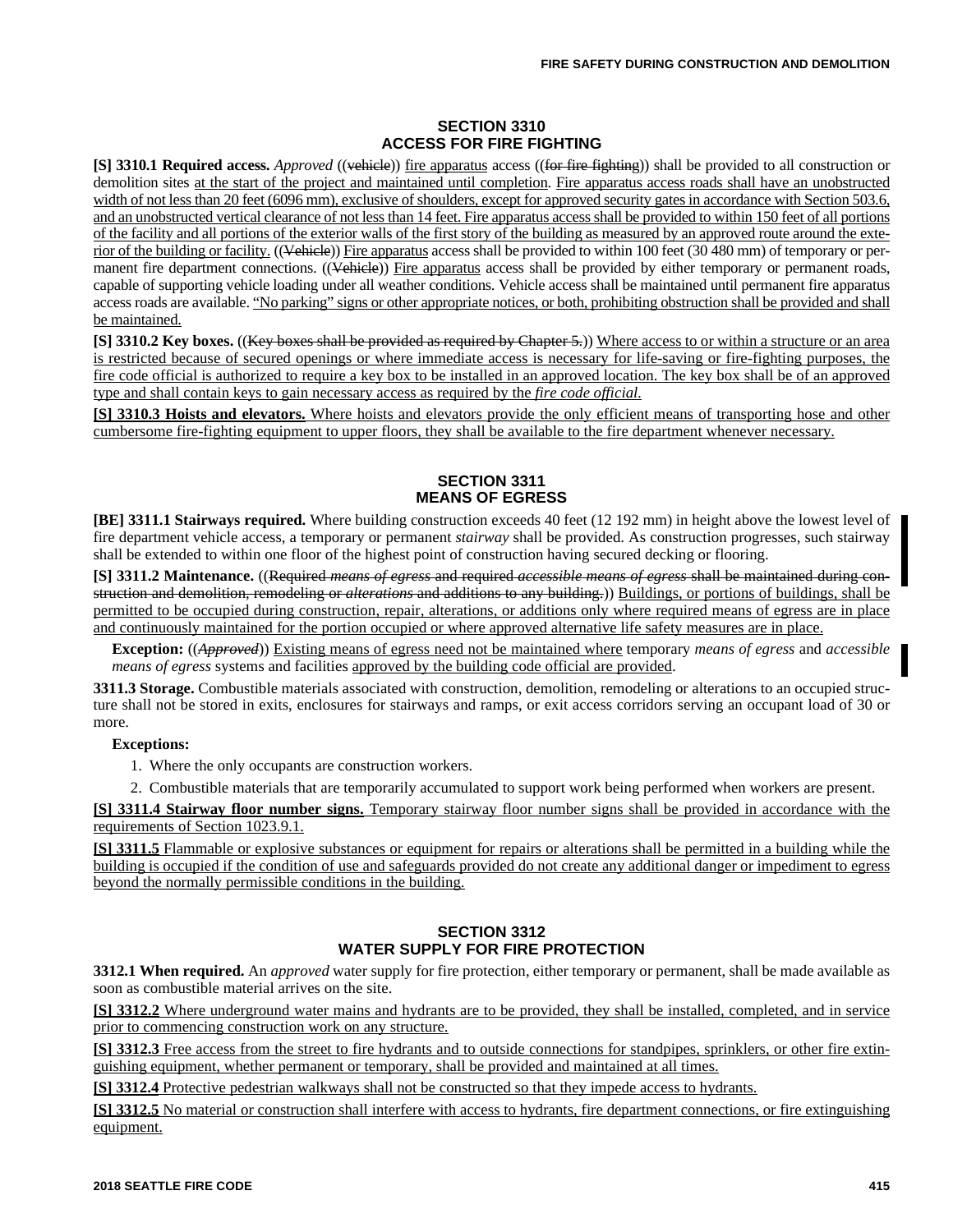#### **SECTION 3313 STANDPIPES**

**[S] 3313.1 Where required.** In buildings required to have standpipes by Section 905.3.1, not less than one standpipe shall be provided for use during construction. Such standpipes shall be installed prior to construction exceeding 40 feet (12 192 mm) in height above the lowest level of fire department  $((\text{wehiele}))$  apparatus access.  $((\text{Such-stand pipes shall be provided with fire})$ department hose connections at locations adjacent to *stairways* complying with Section 3311.1. As construction progresses, such standpipes shall be extended to within one floor of the highest point of construction having secured decking or flooring.))

**[S] 3313.1.1** The standpipes shall be provided with conspicuously marked and readily accessible fire department connections on the outside of the building at the street level and shall have at least one standard hose outlet at each floor. The standpipes shall be securely supported and restrained at each alternate floor.

**[S] 3313.1.2** At least one approved hose valve for attaching fire department hose shall be provided at each intermediate landing or floor level in the exit stairway, as determined by the authority having jurisdiction. Valves shall be kept closed at all times and guarded against mechanical injury.

**[S] 3313.1.3** The standpipes shall be extended up with each floor and shall be securely capped at the top. Top hose outlets shall be not more than one floor below the highest forms, staging, and similar combustibles at all times.

**[S] ((3313.2 Buildings being demolished.** Where a building is being demolished and a standpipe is existing within such a building, such standpipe shall be maintained in an operable condition so as to be available for use by the fire department. Such standpipe shall be demolished with the building but shall not be demolished more than one floor below the floor being demolished.))

**[S] ((3313.3)) 3313.2 Detailed requirements.** Standpipes shall be installed in accordance with the provisions of Section 905.

**Exception:** Standpipes shall be either temporary or permanent in nature, and with or without a water supply, provided that such standpipes comply with the requirements of Section 905 as to capacity, outlets and materials.

#### **SECTION 3314 AUTOMATIC SPRINKLER SYSTEM**

**[S] 3314.1 Completion before occupancy.** In buildings where an *automatic sprinkler system* is required by this code or the *International Building Code*, it shall be unlawful to occupy any portion of a building or structure until the *automatic sprinkler system* installation has been tested and *approved,* ((except as provided in Section 105.3.4)) unless approved by the building code official.

**[S] 3314.1.1** The provision of 3314.1 shall not prohibit occupancy of the lower floors of a building, even where the upper floors are in various stages of construction or protection, provided the following conditions are satisfied:

- 1. The sprinkler protection of the lower occupied floors is completed and tested in accordance with 3314.1.
- 2. The lower floor sprinkler protection is supplied in such a manner that its water supply does not have to be shut off to facilitate the sprinkler system installation on the upper floors, except for a one-time closure to complete the riser installation.

**[S] 3314.2 Operation of valves.** Operation of sprinkler control valves shall be allowed only by ((properly authorized)) personnel ((and shall be accompanied by notification of duly designated parties)) who have obtained the proper certificate from the fire code official in accordance with Administrative Rule 9.01, Certificates of Competency for Installing, Inspecting, Testing and Maintaining Fire Protection Systems. The Seattle Fire Department must be notified in accordance with Administrative Rule 9.04, Impaired Fire Protection Systems and Emergency Responder Radio Amplification Systems, if a planned or emergency impairment is anticipated to take a system out of service for more than eight hours. Where the sprinkler protection is being regularly turned off and on to facilitate connection of newly completed segments, the sprinkler control valves shall be checked at the end of each work period to ascertain that protection is in service.

## **SECTION 3315 PORTABLE FIRE EXTINGUISHERS**

**[S] 3315.1 Where required.** Structures under construction, *alteration* or demolition shall be provided with not less than one *approved* portable fire extinguisher in accordance with Section 906 and sized for not less than ordinary hazard as follows:

- 1. At each *stairway* on all floor levels where combustible materials have accumulated.
- 2. In every storage and construction shed.
- 3. Additional portable fire extinguishers shall be provided where special hazards exist including, but not limited to, the storage and use of flammable and *combustible liquids*.
- 4. In every room or space within the building used for storage, a dressing room, or a workshop.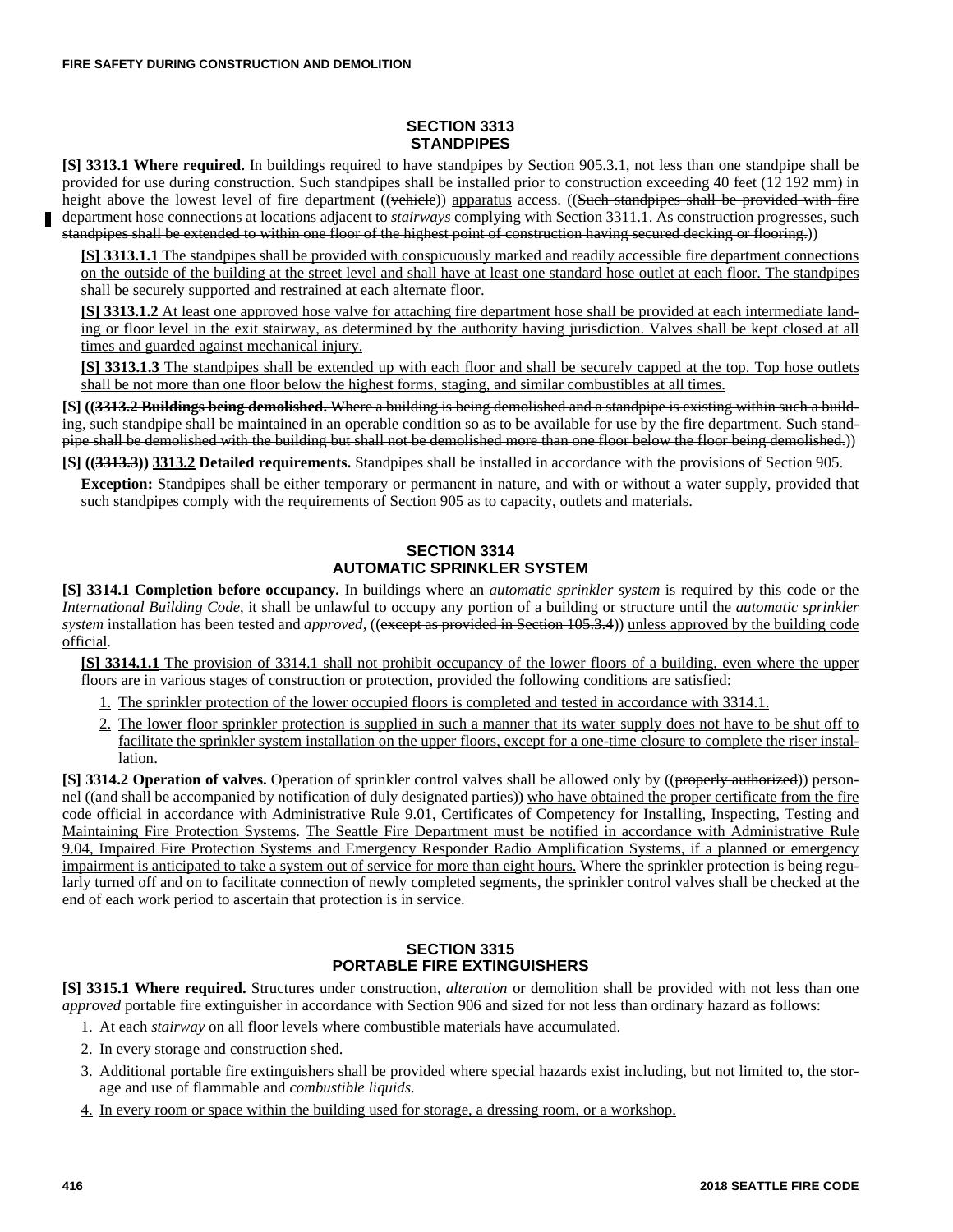- 5. Temporary enclosures shall be equipped with a minimum of one fire extinguisher suitable for all classes of fires that are expected inside the enclosure located so that the travel distance to a fire extinguisher does not exceed 50 feet (15 240mm).
- 6. A minimum of one portable fire extinguisher complying with Section 906 and with a minimum 2-A:20-B:C rating shall be readily accessible within 30 feet (9144 mm) of the location where hot work is performed.

#### **SECTION 3316 MOTORIZED CONSTRUCTION EQUIPMENT**

**[S] 3316.1 Conditions of use.** Internal-combustion-powered construction equipment, such as air compressors, hoists, derricks, pumps, and similar devices, shall be used in accordance with all of the following conditions:

- 1. Equipment shall be located so that exhausts do not discharge against combustible material.
- 2. Exhausts shall be piped to the outside of the building. A clearance of at least 9 inches (230mm) shall be maintained between such piping and combustible material.

((3. Equipment shall not be refueled while in operation.))

- 3. Internal-combustion-powered equipment shall be shut down and allowed to cool sufficiently prior to refueling.
- 4. Fuel for equipment shall be stored in an *approved* area outside of the building.

## **SECTION 3317 SAFEGUARDING ROOFING OPERATIONS**

**3317.1 General.** Roofing operations utilizing heat-producing systems or other ignition sources shall be conducted in accordance with Sections 3317.2 and 3317.3 and Chapter 35.

**[S] 3317.2 Asphalt ((and)) (tar) kettles.** Asphalt ((and)) (tar) kettles shall be operated in accordance with Section ((303)) 3317.2.1 through 3317.2.9.

**[S] 3317.2.1** Asphalt (tar) kettles shall not be located within 20 feet (6096 mm) of any combustible material, combustible building surface or any building opening and within a controlled area identified by the use of traffic cones, barriers or other approved means.

**[S] 3317.2.2** Asphalt (tar) kettles and pots shall not be utilized inside or on the roof of a building or structure. Roofing kettles and operating asphalt (tar) kettles shall not block means of egress, gates, roadways or entrances. In no case shall kettles be closer than 10 feet (3000 mm) from exits or means of egress.

**Exception:** Rubberized asphalt melters are allowed to be utilized on the roofs of a building or structure.

**[S] 3317.2.3** Fuel containers shall be located at least 10 feet (3048 mm) from the burner.

**Exception:** Containers properly insulated from heat or flame are allowed to be within 2 feet (610 mm) of the burner.

**[S] 3317.2.4** An operating kettle shall be attended by a minimum of one employee knowledgeable of the operations and hazards. The employee shall be within 25 feet (7600 mm) of the kettle and have the kettle within sight. Ladders or similar obstacles shall not form a part of the route between the attendant and the kettle.

**[S] 3317.2.5** Hi-boys shall be constructed of noncombustible materials. Hi-boys shall be limited to a capacity of 55 gallons (208 L). Fuel sources or heating elements shall not be allowed as part of a hi-boy.

**[S] 3317.2.6** Asphalt (tar) kettles shall be equipped with tightfitting lids that can be closed by means of gravity constructed of steel having a thickness of not less than No. 14 manufacturer's standard gauge [0.075 in. (2 mm)].

**[S] 3317.2.7** Roofing kettles shall be constructed of noncombustible materials.

**[S] 3317.2.8** Used roofing mops and rags shall be cleaned of excessive asphalt and stored away from the building and combustible materials. Discarded roofing mops and rags shall not be in contact with combustibles.

**[S] 3317.2.9** Fuel containers that operate under air pressure shall not exceed 20 gallons (76 L) in capacity and shall be approved.

**3317.3 Fire extinguishers for roofing operations.** Fire extinguishers shall comply with Section 906. There shall be not less than one multiple-purpose portable fire extinguisher with a minimum 3-A 40-B:C rating on the roof being covered or repaired.

#### **[S] SECTION 3318 DEMOLITION**

**3318.1 Construction documents.** Construction documents and a schedule for demolition shall be submitted where required by the building code official. Where such information is required, no work shall be done until such construction documents or schedule, or both, are approved.